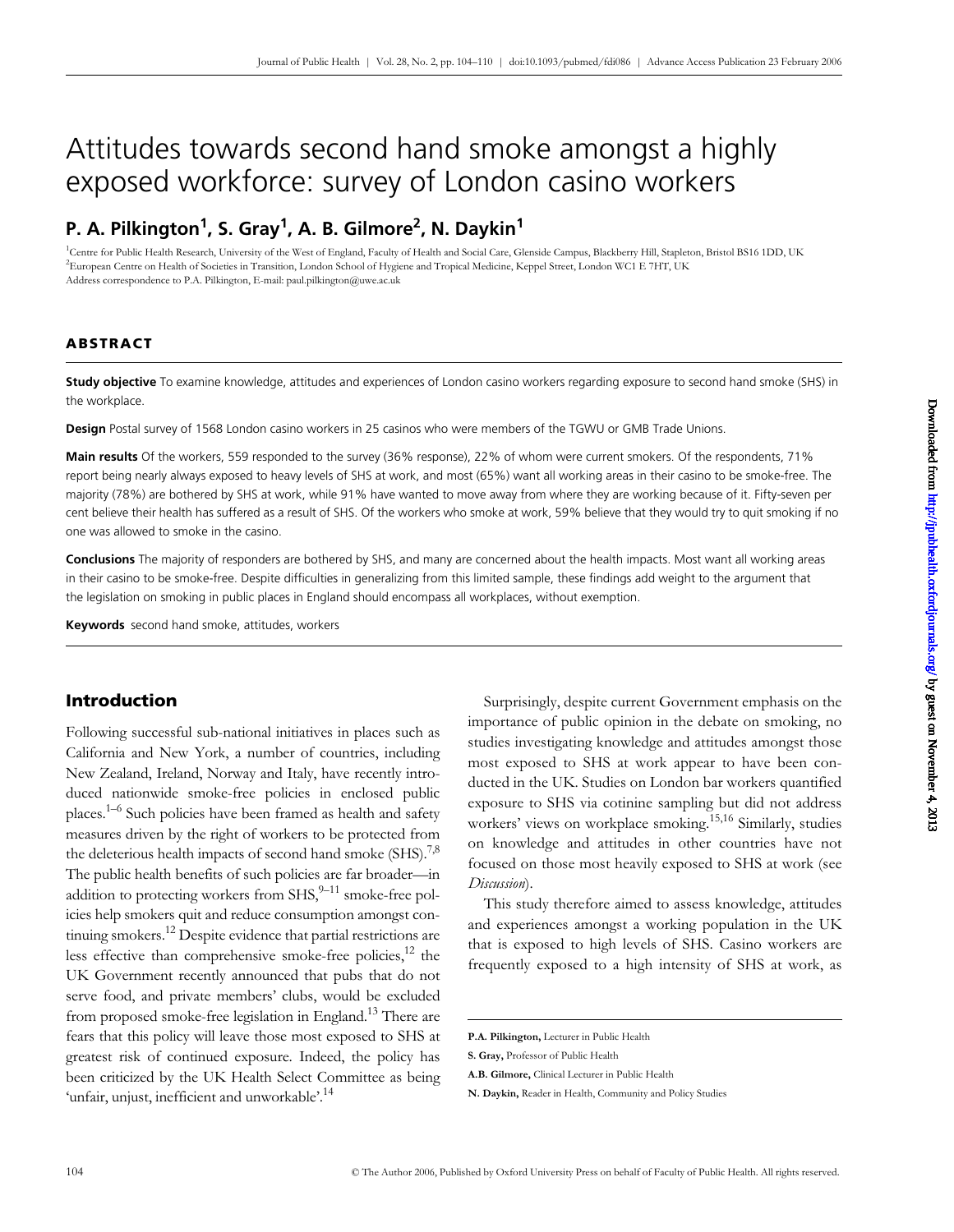smoking is a common activity amongst customers. They also work long shifts, in environments that often have little or no natural or artificial ventilation. And as casinos are private members clubs, it is possible that they will be excluded from the proposed smoke-free legislation in England outlined in the Health Bill. $^{13}$ 

#### **Methods**

#### **Study design**

We used a quantitative approach (postal questionnaire survey) to investigate knowledge, attitudes and experiences of casino workers regarding exposure to SHS in the workplace, to allow us to gather views from a potentially large number of workers.

#### **Selection of participants**

Initial efforts to recruit participants were made via the four major national casino companies, but all declined to participate. We therefore made contact with the two unions that represent casino workers, the Transport and General Workers' Union (TGWU) and GMB Trade Union. Trade unions have a responsibility to help protect the health and safety of workers, and both agreed to provide access to all their members. We focused on casino workers in London for two reasons. First, while union representation amongst casino workers outside the capital is minimal, London casino workers are highly unionized (1568 workers, around 50% of the total London casino workforce, were members of one of the two unions in February 2005). Second, it is estimated that around one quarter of all casino workers in the UK work in London. Ethics approval was obtained from the University of the West of England Ethics Committee in October 2004.

#### **Design of questionnaire**

The questionnaire was developed over a period of twelve months. Nineteen of the forty-four questions used in the questionnaire were obtained from existing surveys, with the majority taken from the national UK Government Smokingrelated Behaviour and Attitudes survey.<sup>17</sup> All questions, including those created especially for the survey, were piloted with 20 casino workers and 9 academic colleagues to ensure content and face validity. This followed a process of pretesting with casino workers involved with the trade unions. Where necessary, changes to question wording, order and layout were made following the pilot stage.

#### **Distribution of questionnaires**

Questionnaires were distributed in February 2005 by post from the London offices of the TGWU and GMB Trade

Unions to all their registered casino workers (across 25 London casinos). Due to concerns about confidentiality among the unions the questionnaires were completely anonymous. To try to maximize the response we arranged for reminder posters to be posted on union notice boards in each casino, worked with health and safety representatives via the trade unions to encourage people to respond and sent a second questionnaire with reminder letter to all workers in May 2005.

#### **Analysis of questionnaires**

Questionnaires were entered into SPSS. Data were cleaned, and potential multiple responders identified and excluded. We conducted descriptive analysis, including cross-tabulations of responses by smoking status, age and sex. Chi-square analysis was used to assess differences in attitudes by smoking status.

## **Findings**

#### **Characteristics of respondents**

Of the 1568 casino workers targeted, 559 responded to the survey after two mailings (response of 36%). Just over half of respondents were male (298, 54%), which compares with a 60% male union membership. Mean length of employment in casinos was 17 years, with an average of 38 hours worked per week. The majority of respondents worked on the gaming floor (470, 84%), while other areas of work included the reception (22, 4%) and restaurant areas (16, 3%). Of the respondents, 22% (*n* = 125) were current cigarette smokers, while  $39\%$  ( $n = 218$ ) had never smoked. Of the respondents, 12% ( $n = 64$ ) had degree level qualifications, while the highest level of qualification obtained by the majority was GCSE A-C equivalent (160, 29%). The majority of workers were aged between 24 and 54.

#### **Current smoking policies**

Smoking appears to be widespread in casinos, as 94% (*n* = 520) of respondents indicate that customers can smoke in most or all areas of their casino (i.e. staff working areas). In comparison, most workers reveal that they can only smoke in designated smoking rooms or areas (531, 96%). Ninety-two per cent (*n* = 513) report that there are separate smoking and non-smoking staff rest areas in their casino, although 5%  $(n = 29)$  say that all staff rest areas are smoking at all times.

## **Frequency and intensity of exposure to second hand smoke**

Casino workers were asked to estimate the frequency (never exposed/sometimes exposed/often exposed/nearly always exposed) and intensity (nil/light/moderate/heavy) of their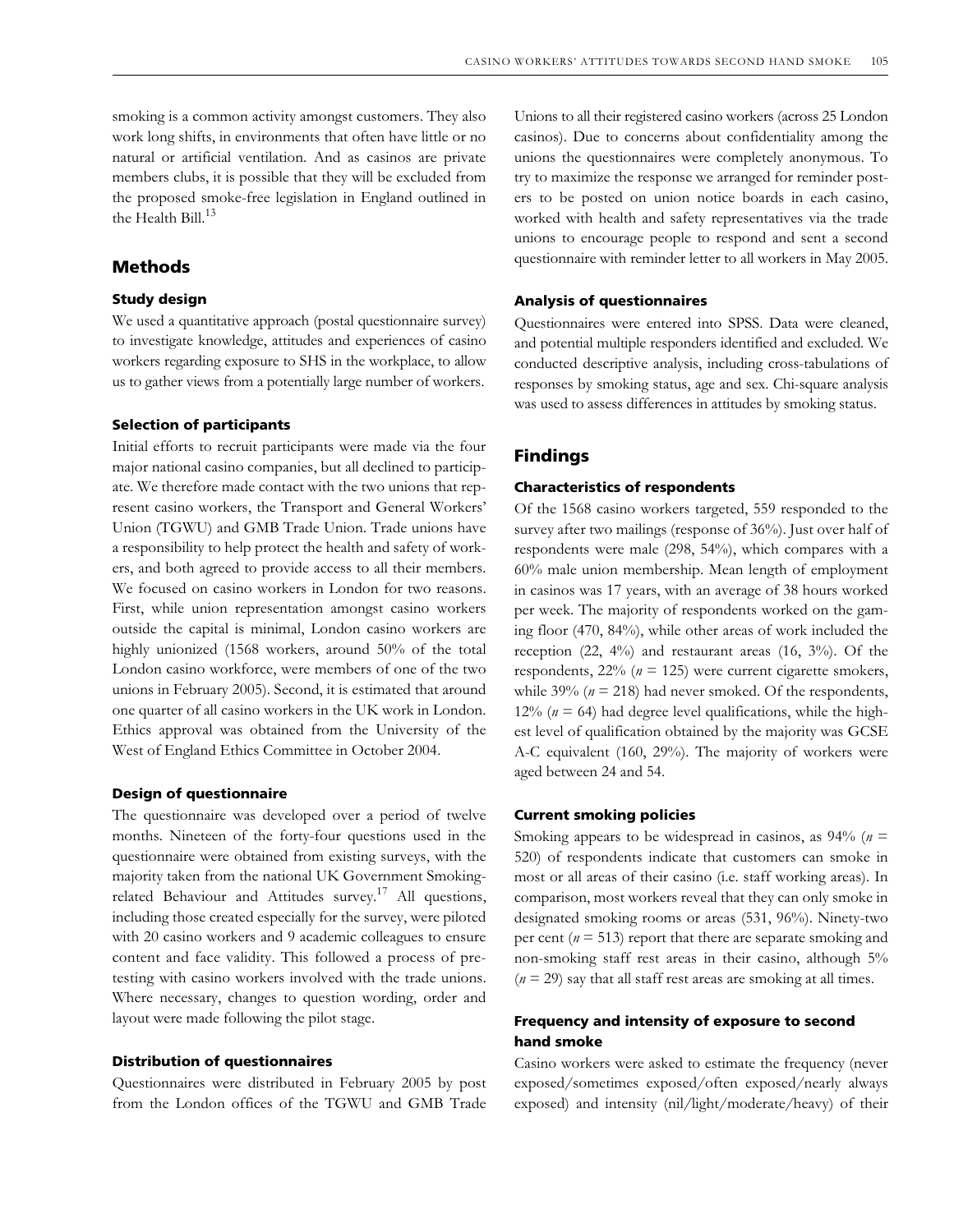exposure to SHS whilst at work. The majority grade their exposure in the highest category on both measures. Thus 83% ( $n = 459$ ) say they are 'nearly always exposed' to SHS at work, while  $75\%$  ( $n = 414$ ) rate their intensity exposure as 'heavy'. 71% ( $n = 393$ ) of responders classify themselves as being nearly always exposed to heavy levels of SHS.

## **Knowledge of health effects of second hand smoke**

The vast majority of respondents agree or strongly agree that exposure to other people's tobacco smoke is harmful to health (545, 98%). A clear majority also think that exposure to other people's tobacco smoke increases the risk of lung cancer (536, 98%), heart disease (461, 92%), bronchitis (469, 93%) and coughs and colds (404, 83%). Nonsmokers are marginally more likely than smokers to think this.

#### **Desired smoking restrictions**

The majority of workers want to see a ban on smoking in all customer/working areas (361, 65%), with 31% of workers preferring to have a mixture of smoking and non-smoking customer areas. Non-smokers are more likely to want to see a total ban in customer areas, with smokers tending to favour a mixture of smoking and non-smoking customer areas (Table 1). Significantly, only 1% of all respondents want smoking to be allowed in all customer areas (the current policy in most casinos).

The majority of respondents want to maintain separate smoking and non-smoking staff rest areas (349, 63%). However 34% do want smoking banned in all staff rest areas. Again, there are differences in attitudes by smoking status, with non-smokers more supportive of making all rest areas smoke-free (Table 1).

#### **Attitudes towards exposure to second hand smoke**

Of the respondents,  $78%$  ( $n = 435$ ) say that they mind if people smoke near them at work, while an additional 10% say that it depends (usually on whether customers deliberately blow smoke on their face). Only 12% say they don't mind. Non-smokers are more likely to mind, but more than

**Table 1** Attitudes towards Second Hand Smoke exposure in the workplace, by smoking status

| Question and responses                                                                                | Smokers <sup>a</sup> n (%) | Non-smokers <sup>a</sup> n (%) | All respondents n (%) | Chi-square | df             | P-value |
|-------------------------------------------------------------------------------------------------------|----------------------------|--------------------------------|-----------------------|------------|----------------|---------|
| What smoking policy would you like to see in customer (working) areas of the casino?                  |                            |                                |                       |            |                |         |
| Ban smoking in all areas                                                                              | 49 (40)                    | 312 (72)                       | 361 (65)              | 44.7(a)    | 3              | < 0.001 |
| Have smoking and non-smoking areas                                                                    | 65 (53)                    | 106(25)                        | 171(31)               |            |                |         |
| Allow smoking in all areas                                                                            | 5(4)                       | 2(1)                           | 7(1)                  |            |                |         |
| Other response                                                                                        | 4(3)                       | 11(3)                          | 15(3)                 |            |                |         |
| Total                                                                                                 | 123 (100)                  | 431 (101)                      | 554 (100)             |            |                |         |
| What smoking policy would you like to see in staff rest areas?                                        |                            |                                |                       |            |                |         |
| Ban smoking in all areas                                                                              | 22(18)                     | 167 (39)                       | 189 (34)              | 19.2(a)    | $\overline{4}$ | < 0.001 |
| Have separate smoking and non-smoking areas                                                           | 97 (78)                    | 252 (59)                       | 349 (63)              |            |                |         |
| Allow smoking in all areas                                                                            | 0(0)                       | 3(1)                           | 3(1)                  |            |                |         |
| Other response                                                                                        | 5(4)                       | 7(2)                           | 12(2)                 |            |                |         |
| Total                                                                                                 | 124 (100)                  | 429 (101)                      | 553 (100)             |            |                |         |
| Do you mind in general if other people smoke near you at work?                                        |                            |                                |                       |            |                |         |
| Yes                                                                                                   | 65(53)                     | 370 (86)                       | 435 (78)              | 67.9       | 2              | < 0.001 |
| <b>No</b>                                                                                             | 37 (30)                    | 27(6)                          | 64 (12)               |            |                |         |
| It depends                                                                                            | 21(17)                     | 35(8)                          | 56 (10)               |            |                |         |
| Total                                                                                                 | 123 (100)                  | 432 (100)                      | 555 (100)             |            |                |         |
| Have you ever wanted to move away from where you are working because of other people's tobacco smoke? |                            |                                |                       |            |                |         |
| Yes                                                                                                   | 95 (76)                    | 411 (95)                       | 506 (91)              | 42.7       | $\mathbf{1}$   | < 0.001 |
| <b>No</b>                                                                                             | 30(24)                     | 21(5)                          | 51(9)                 |            |                |         |
| Total                                                                                                 | 125 (100)                  | 432 (100)                      | 557 (100)             |            |                |         |

Note: Not all percentages equal 100, because of rounding errors. (a) Chi-square compares smokers with non-smokers, and computed by combining all responses that wanted to allow smoking in at least part of the customer or staff rest areas ('allow', 'separate areas' or 'other') to remove counts less than 5. aSmokers are those who currently smoke cigarettes. Non-smokers are never smokers and ex-smokers combined.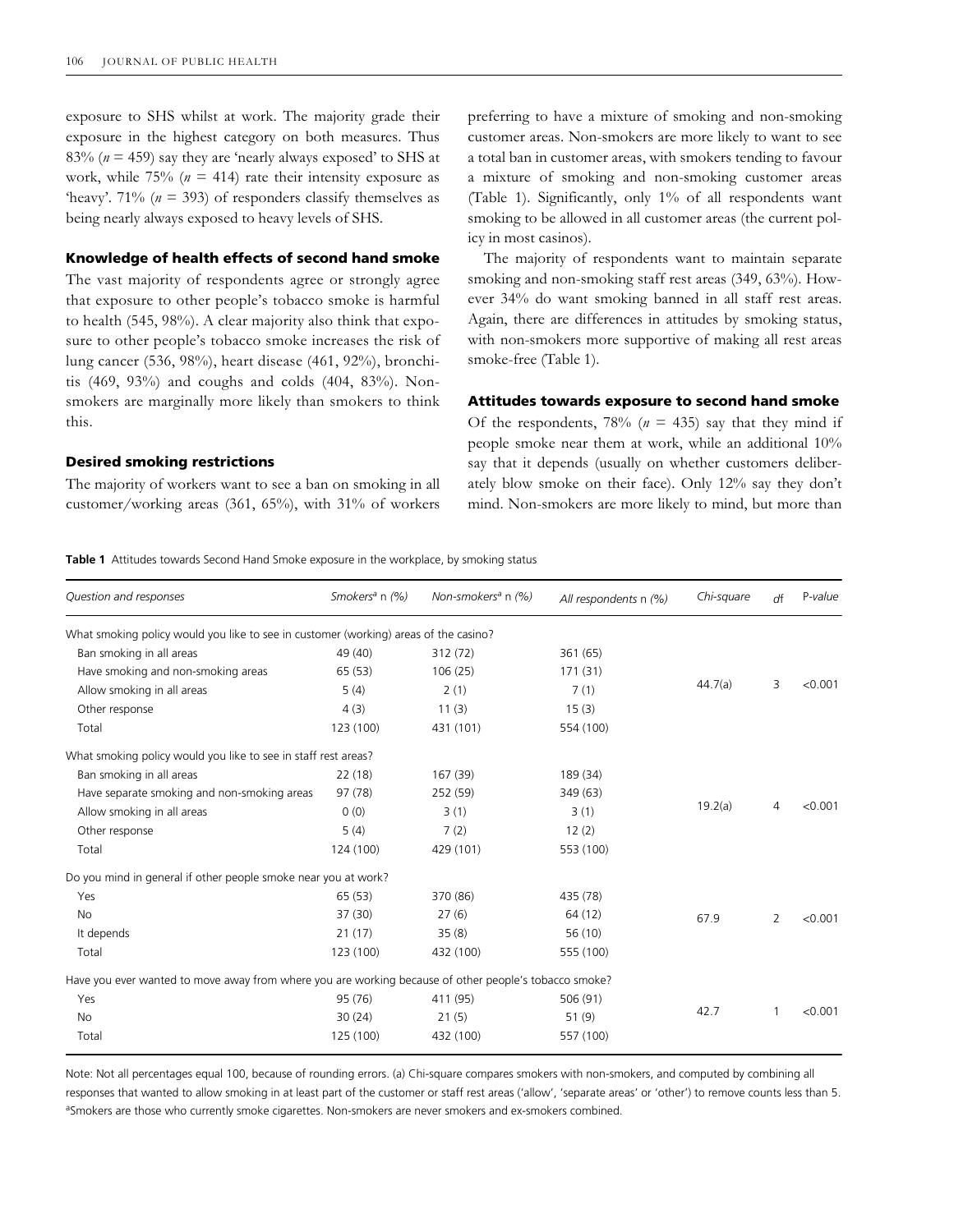half of current smokers said that they mind people smoking near them at work (Table 1).

The most popular reasons given for why casino workers mind people smoking near them at work is because it is bad for their health (432, 88%), makes their clothes smell (417, 86%), has an unpleasant smell (412, 84%), gets into their eyes (402, 82%), makes them cough (322, 66%) and affects their breathing (261, 53%). Respondents were able to select any number of reasons.

The negative view held towards exposure to other people's tobacco smoke is again highlighted in that 91% (*n* = 506) of workers have at some time wanted to move away from where they are working because of exposure to other people's tobacco smoke. Smokers were less likely to be bothered than non-smokers (Table 1).

## **Action taken regarding exposure to second hand smoke**

A significant proportion of workers have taken action regarding tobacco smoke. Of the workers, 54% (*n* = 273) have raised the issue of exposure to other people's tobacco smoke with their manager, 42% (*n* = 183) with their health and safety representative and 40% (*n* = 175) with their trade union representative.

It is concerning that only 10% of respondents ( $n = 57$ ) can definitely say that their employer has conducted a health and safety risk assessment on them. And of those, only 25% (*n* = 14) can remember that their risk assessment did ask about exposure to other people's tobacco smoke.

#### **Perception of whether their health has suffered**

Of the respondents,  $57\%$  ( $n = 315$ ) believe that they had suffered health problems as a result of exposure to other

**Table 2** Health-related questions and responses

people's tobacco smoke at work, while 29% (*n* = 161) aren't sure (Table 2). Non-smokers are more likely to believe that they have suffered health problems compared with current smokers, and more likely to have taken time off work because of a health condition that they associate with exposure to SHS (Table 2). Amongst all respondents, 30% have taken time off work because of a health problem they associate with SHS (Table 2).

## **Perceived effect on smoking behaviour amongst current smokers**

Smokers do feel that there is a relationship between their smoking habits and exposure to other people's tobacco smoke at work. Of the current cigarette smokers, 77% (*n* = 95) either agree or agree strongly that exposure to other people's tobacco smoke in the workplace makes it harder for smokers to quit smoking. Of the smokers who responded to the survey,  $89\%$  ( $n = 111$ ) currently smoke in the workplace, with the majority (91%) smoking in rest areas during breaks. Of those,  $53\%$  ( $n = 58$ ) say they would try to quit smoking if they could not smoke at work, with  $25\%$  ( $n = 27$ ) saying they would cut down. If no one (customers or staff) were allowed to smoke at work, those who think they would try and quit rose to  $59%$ .

## **Discussion**

## **Main findings of this study**

This study has found that the majority of the casino workers who responded consider themselves heavily exposed to SHS at work, are bothered by this exposure, and many feel that it has affected their health. The majority of casino workers responding to the survey want all working areas in their

| Question and responses | Smokers <sup>a</sup> n $(\%)$ | Non-smokers <sup>a</sup> n $(\%)$ | All respondents n (%)                                                                                                                                    | Chi-square | df             | P-value |
|------------------------|-------------------------------|-----------------------------------|----------------------------------------------------------------------------------------------------------------------------------------------------------|------------|----------------|---------|
|                        |                               |                                   | Do you think that you have suffered a health problem as a result of exposure to other people's tobacco smoke whilst at work?                             |            |                |         |
| Yes                    | 45 (36)                       | 270 (62)                          | 315 (57)                                                                                                                                                 |            |                |         |
| No.                    | 36(29)                        | 46 (11)                           | 82 (15)                                                                                                                                                  | 35.7(a)    | 2              | < 0.001 |
| Don't know/not sure    | 43 (35)                       | 118(27)                           | 161 (29)                                                                                                                                                 |            |                |         |
| Total                  | 124 (100)                     | 434 (100)                         | 558 (101)                                                                                                                                                |            |                |         |
|                        |                               |                                   | Have you ever taken time off work because of a health problem that you believe was caused by exposure to other people's tobacco smoke in your workplace? |            |                |         |
| Yes                    | 19(15)                        | 146 (34)                          | 165 (30)                                                                                                                                                 |            | $\overline{2}$ |         |
| <b>No</b>              | 95 (77)                       | 217 (50)                          | 312 (56)                                                                                                                                                 | 28.1(a)    |                | < 0.001 |
| Don't know/not sure    | 9(7)                          | 68 (16)                           | 77 (14)                                                                                                                                                  |            |                |         |
| Total                  | 123 (99)                      | 431 (100)                         | 554 (100)                                                                                                                                                |            |                |         |
|                        |                               |                                   |                                                                                                                                                          |            |                |         |

Note: Not all percentages equal 100, because of rounding errors. (a) Chi-square compares smokers with non-smokers.

aSmokers are those who currently smoke cigarettes. Non-smokers are never smokers and ex-smokers combined.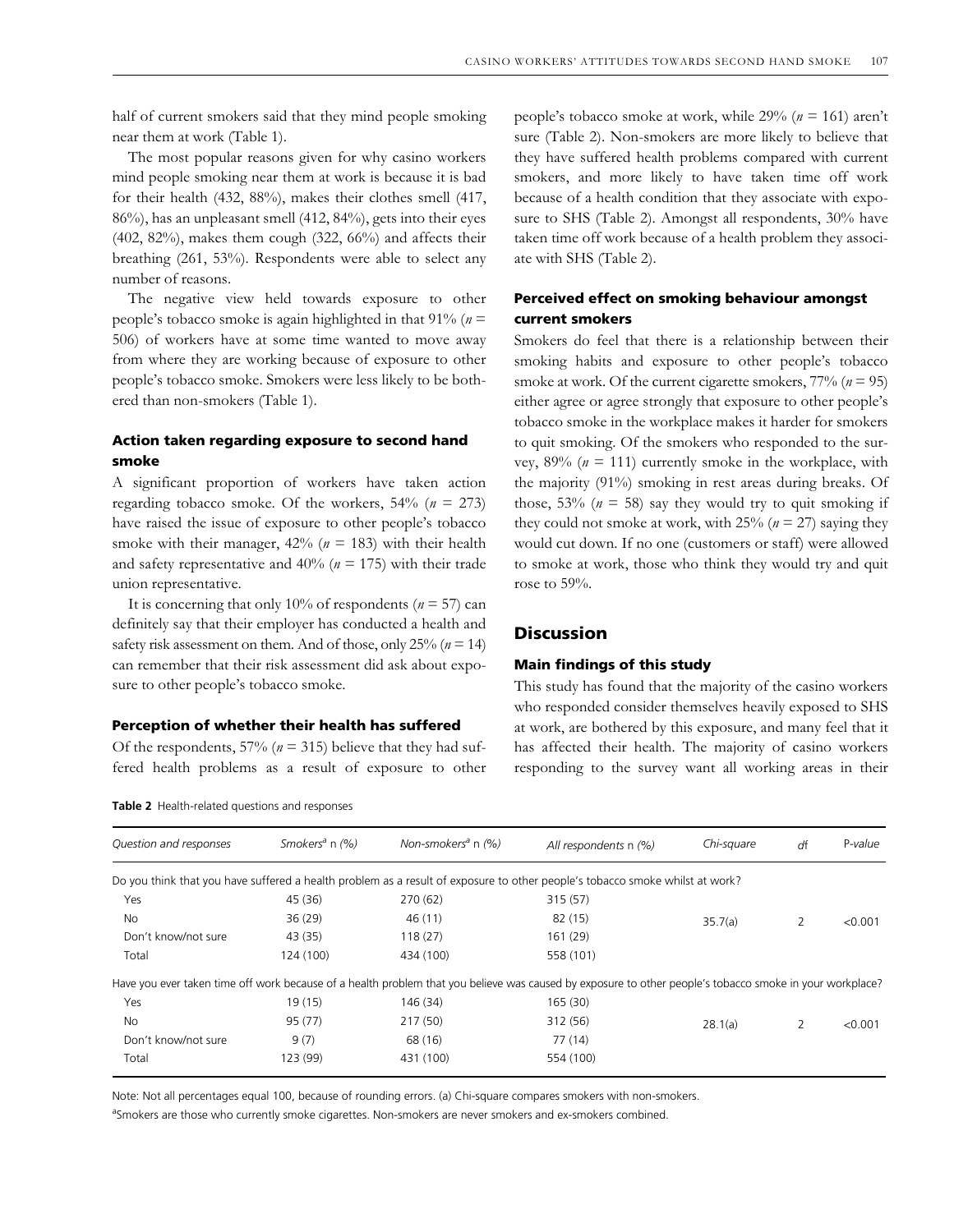casino to be smoke-free, although most would favour separate smoking and non-smoking staff rest areas. Compared with current smokers, non-smokers are more bothered by smoke and more supportive of smoke-free workplaces. However, a significant proportion of current smokers also want smoke-free working areas. Significantly, only 1% of all responders wanted smoking to be allowed throughout the whole casino—the current smoking policy in most casinos.

#### **What is already known on this topic**

Other than a single study of bar workers in New Zealand,<sup>18</sup> studies investigating knowledge, attitudes and experiences of workers towards exposure to SHS in the workplace have not focused on those who are most heavily exposed to SHS. Instead, studies have examined workers in psychiatric institutions in Ireland and Holland, $19,20$  hospital staff in Italy and the UK<sup>21,22</sup> industrial workers in Holland,<sup>23</sup> workers in a German metal company<sup>24</sup> and indoor workers in Australia.<sup>25</sup> Most studies found that workers were generally supportive of restrictions on workplace smoking, but did not favour totally smoke-free workplaces. Compared with non-smokers, smokers in the workplace are generally less knowledgeable about the health effects of SHS, less concerned about exposure and less supportive of smoking restrictions.<sup>26</sup>

It is notable that several of the studies were conducted in the health sector, where employers are likely to be more positive towards restricting workplace smoking. The failure to examine those most exposed to SHS, such as those in the hospitality and gaming industries, may be because these workers are harder for researchers to gain access to, sometimes due to obstructive employers.

Findings from studies on knowledge and attitudes are quite context specific, with levels of support for smoke-free policies likely to depend on the exact questions asked, the country under study and the socio-historical context. In particular, public support for smoke-free policies has generally increased over time, illustrated by consistent, year-on-year increases in support for smoke-free public places in the  $I$ IK. $^{27}$ 

#### **What this study adds**

To our knowledge, this it is the first study in the UK to investigate knowledge, attitudes and experiences of SHS exposure amongst workers who are heavily exposed in the workplace. As such, it provides an important case study of how UK workers most affected by SHS feel about this exposure. Two mailings, along with a number of reminders, achieved a response of 36%, which whilst lower than ideal, does equate to over five hundred and fifty people.

These findings are particularly important for policymakers in the UK at a time when the Health Bill relating to smoking in public places is due to be debated by Parliament. As previously noted, the proposed partial smoking restrictions have been much derided because they are likely to increase inequalities in health and to be harder to enforce than comprehensive smoke-free legislation, whilst also conflicting with the smoke-free measures proposed in the rest of the UK.

The UK Government has justified its stance by suggesting that public opinion does not favour comprehensive smokefree legislation.<sup>28</sup> Whilst even this claim is disputed,<sup>14</sup> we believe that the views of individuals who are actually exposed to SHS at work should be given at least equal status to general public opinion. Our paper demonstrates that the majority of casino workers who responded to our survey want all working areas in their casino to be smoke-free. As one of the first pieces of research to give a voice to those who are most exposed to SHS at work, it is plausible that these views reflect those of other workers exposed to high levels of SHS in the workplace.

The research also suggests that a comprehensive smokefree policy would have important public health impacts; many current smokers anticipated quitting or cutting down on smoking if their casino becomes smoke-free. Such impacts would be consistent with previous research.<sup>12</sup> Moreover, evaluations of the recent comprehensive smoke-free legislation in Ireland showed important health impacts on workers previously exposed to SHS.<sup>9,10</sup>

As previously noted, research on knowledge and attitudes towards smoking in the workplace amongst those groups most heavily exposed to SHS is rare. This may be because employers in such industries are reluctant to allow research to take place, fearing the consequences of raising the issue amongst their workforce. Indeed, the refusal of the four major casino companies to participate in our survey appears to validate this theory. We could only conduct our research because a significant proportion of the casino workforce had trade union membership. Despite the limitations of surveying only union members, it may be that elsewhere in the world trade unions offer a route to gain access to workers whose voice would otherwise not be heard.

#### **Limitations of this study**

The main limitation of this study relates to the potential representativeness of the respondents to all London casino workers. The need to use union membership lists as the sampling frame, and the relatively low response (36%), effectively means that the results presented cover less than 20% of the current London casino worker population.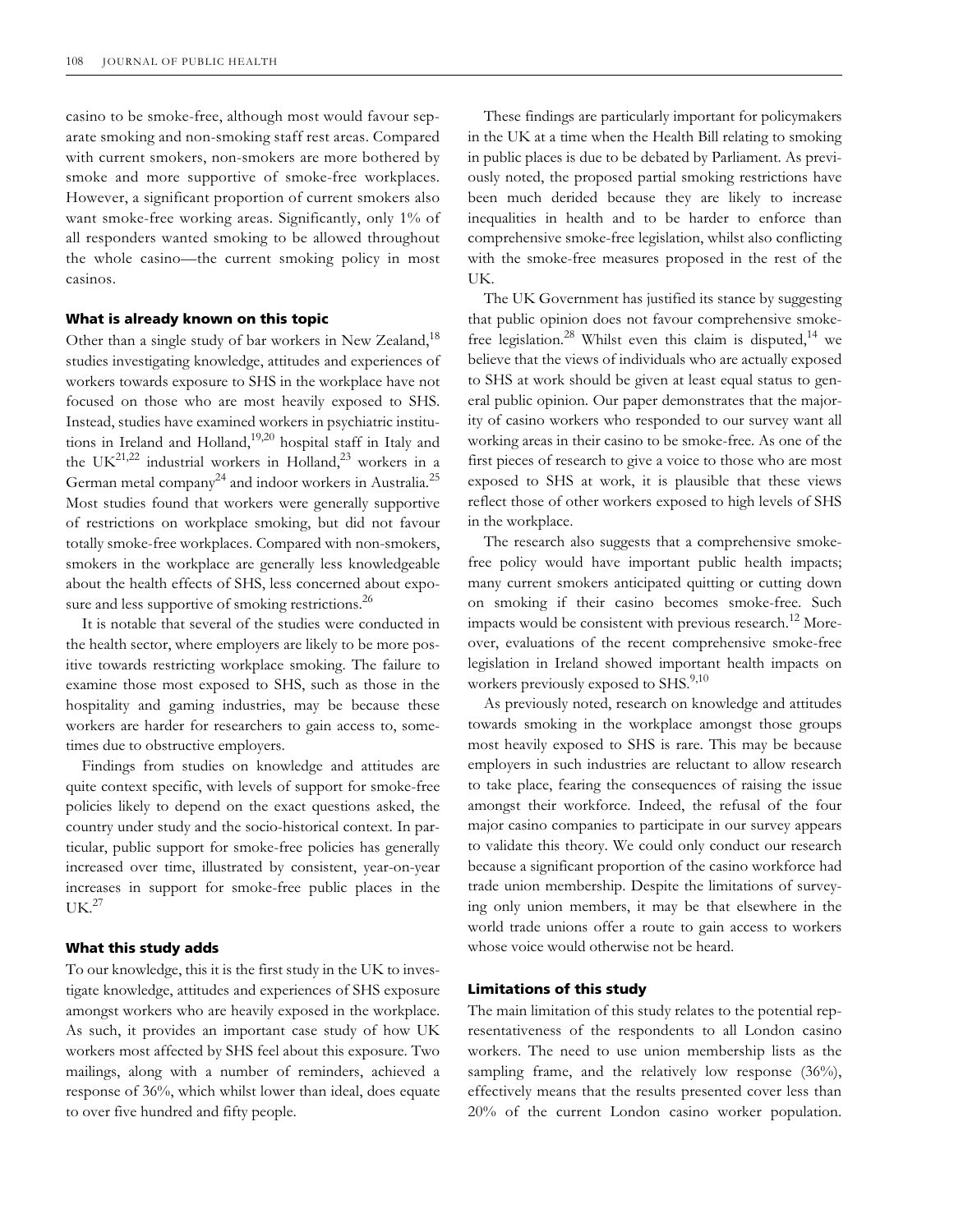Unfortunately it is impossible to ascertain how representative the sample is of the targeted union population or of the wider casino worker population in London. This is due to a lack of data with which to compare respondents with nonrespondents and unionized workers with non-unionized workers. Other than gender, the unions held no other summary data on their members against which to assess the representativeness of the responders, nor were we able to obtain data from the casino companies on the characteristics of the wider London workforce.

There is likely to be under-representation of smokers in the study results. Although 22% of respondents were current smokers (similar to national estimates of smoking prevalence<sup>27</sup>), actual prevalence of smoking in London casino workers is likely to be higher than this. For example, a study commissioned by Smoke-free London indicated that 37% of manual workers in London (into which group casino workers would likely fall) were current smokers.<sup>29</sup> Although smoking rates have since fallen (the survey used data from 1995 to 1999), this nevertheless suggests our survey overrepresents never- and ex-smokers at the expense of smokers. This, combined with the self-selecting nature of the respondents, may have resulted in a biased estimate of the level of support for smoke-free policies in casinos.

The questionnaires were anonymous, as the unions were very concerned about workers being identified by their employer. Whilst we believe this helped to increase the response, it meant that we did not know who had responded to the first mailing. Therefore all workers received a second copy of the questionnaire in the second mailing, and could potentially have responded twice. However, through a matching analysis using work history and demographic data in the questionnaires returned we identified only one likely duplicate responder who was excluded from the analysis. An individual could have returned two questionnaires and deliberately altered their demographic data (thereby evading detection as a duplicate responder), but we felt this unlikely.

The limitations outlined above mean that care needs to be taken when generalizing the findings of this survey more widely. However, given the difficulties in accessing this hard to reach group, this was a pragmatic approach that has enabled us to gain access to the views of a significant number of workers in a high-exposure environment.

## **Conclusions**

This survey suggests that there is likely to be strong support for smoke-free policies amongst those workers who are heavily exposed to SHS at work. It also reinforces evidence from previous studies regarding the likely public health benefits of

smoke-free workplaces. Caution does need to be taken when interpreting the findings and generalizing to a wider population, because of the limited sampling frame, relatively low response, and likely under-representation of smokers in the group. However, despite these caveats, we believe that this study is a valuable contribution to the evidence based on knowledge and attitudes towards SHS exposure amongst highly exposed, difficult-to-access workers. In the UK context, it adds weight to the argument that the proposed legislation on smoking in public places in England should encompass all workplaces, without exemption.

## **Competing interests**

The authors confirm that they have no competing interests.

## **Acknowledgements**

PP designed and conducted the questionnaire survey, with ongoing advice from SG, AG and ND. PP drafted the first version of the paper. PP revised the paper following comments and edits from SG, AG and ND. All authors read and approved the final draft of the paper. Statistical advice was provided by Dr Paul White and Dr Jon Pollock. Special thanks to Michael Ainsley from the GMB trade union and Rose Keeping and Nick Bunn from the TGWU trade union for their assistance during the survey.

## **References**

- 1 Macdonald H, Glantz SA. Political realities of statewide smoking legislation: the passage of California's Assembly Bill 13. *Tob Control* 1997;**6**:41–54.
- 2 New York State Department of Health. Clean Air Indoor Act. Regulation of Smoking in Public and Work Places. 24th July 2003.
- 3 Ministry of Health, New Zealand. Smokefree Law in New Zealand. Last updated 27th May 2005.<http://www.moh.govt.nz/smokefreelaw> (last accessed on 06/06/05).
- 4 Department of Health Ireland Press Release. Martin announces total ban on smoking in the workplace. 30th January 2003.
- 5 Helsedepartmentet (Ministry of Health) Press Release. Smokefree restaurants, bars and the like in Norway from June 1. 1st June 2004.
- 6 European Public Health Alliance. Italy bans smoking in public places. [http://www.epha.org/a/1630 \(la](http://www.epha.org/a/1630)st accessed on 06/06/05).
- 7 Taylor R, Cumming R, Woodward A *et al*. Passive smoking and lung cancer: a cumulative meta-analysis. *Aust N Z J Public Health* 2001;**25**:203–11.
- 8 Law MR, Morris JK, Wald NJ. Environmental tobacco smoke exposure and ischaemic heart disease: an evaluation of the evidence. *Br Med J* 1997;**315**:973–80.